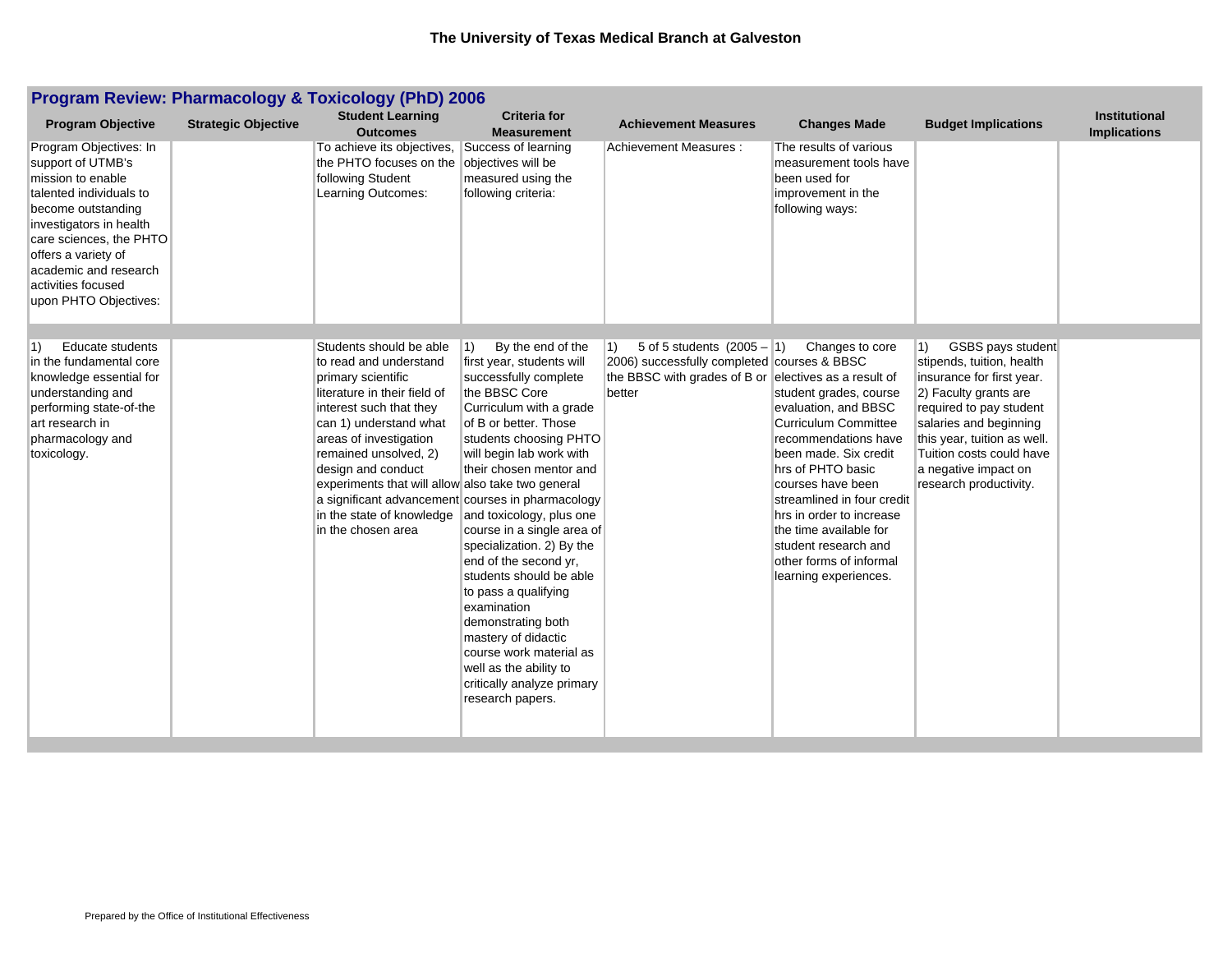| <b>Program Review: Pharmacology &amp; Toxicology (PhD) 2006</b>                                                                     |                            |                                                                                                                                                                                                          |                                                                                                                                                    |                                                                                                                             |                                                                                                                                                                                                                                                                        |                                                                                                                                                                                                                                                                |                                             |  |
|-------------------------------------------------------------------------------------------------------------------------------------|----------------------------|----------------------------------------------------------------------------------------------------------------------------------------------------------------------------------------------------------|----------------------------------------------------------------------------------------------------------------------------------------------------|-----------------------------------------------------------------------------------------------------------------------------|------------------------------------------------------------------------------------------------------------------------------------------------------------------------------------------------------------------------------------------------------------------------|----------------------------------------------------------------------------------------------------------------------------------------------------------------------------------------------------------------------------------------------------------------|---------------------------------------------|--|
| <b>Program Objective</b>                                                                                                            | <b>Strategic Objective</b> | <b>Student Learning</b><br><b>Outcomes</b>                                                                                                                                                               | <b>Criteria for</b><br><b>Measurement</b>                                                                                                          | <b>Achievement Measures</b>                                                                                                 | <b>Changes Made</b>                                                                                                                                                                                                                                                    | <b>Budget Implications</b>                                                                                                                                                                                                                                     | <b>Institutional</b><br><b>Implications</b> |  |
| Expose students to<br>2)<br>innovative scientific<br>investigation                                                                  |                            | $ 2\rangle$<br>Laboratory rotations $ 2\rangle$<br>expose students to varied first year, students will<br>research questions and<br>settings and begin<br>providing tools for<br>scientific inquisition. | By the end of the<br>choose a Supervisory<br>Professor and<br><b>Dissertation laboratory</b>                                                       | $\vert$ 2) 4 of 4 students (2004 –<br>2005) successfully completed rotation grades, re<br>research rotation<br>requirements | 2)<br>Initiated changes in None.<br>recommendations from<br><b>BBSC Curriculum</b><br>Committee; Encourage<br>more training grant<br>applications to increase<br>number of faculty eligible<br>for students in their lab.                                              |                                                                                                                                                                                                                                                                |                                             |  |
| Provide students<br>3)                                                                                                              |                            | 3)<br>Frontiers of                                                                                                                                                                                       | By the end of the<br>$ 3\rangle$                                                                                                                   | 5 of 5 of students (2005 3)<br>$ 3\rangle$                                                                                  | Facilitate entrance 3)                                                                                                                                                                                                                                                 | None                                                                                                                                                                                                                                                           | Augment student                             |  |
| with tools needed to<br>choose and succeed in a<br>graduate program                                                                 |                            | Science gives students a<br>wide exposure of faculty<br>laboratories available for<br>students to work in, and<br>research areas that<br>GSBS faculty investigate.                                       | first year, students will<br>declare a graduate<br>program                                                                                         | - 2006) entered into one of<br>the 8 bench science graduate forms with specified<br>programs                                | to Programs via new<br>dates for all students,<br>mentors, and program<br>directors to sign.                                                                                                                                                                           |                                                                                                                                                                                                                                                                | knowledge of careers<br>outside academia    |  |
| Provide students<br>$ 4\rangle$                                                                                                     |                            | $\left( 4\right)$<br>Register and                                                                                                                                                                        | By the end of the<br>$ 4\rangle$                                                                                                                   | 3 of 3 of students<br>$ 4\rangle$                                                                                           |                                                                                                                                                                                                                                                                        | GSBS pays for<br>4)                                                                                                                                                                                                                                            | $ 4\rangle$<br>None                         |  |
| with an awareness of<br>positive social, ethical<br>and scientific<br>perspectives.                                                 |                            | complete Ethics of<br>Scientific Research<br>Course (MEHU 6101)                                                                                                                                          | first year, students will<br>complete Ethics of<br>Scientific Research<br>course (MEHU 6101) &<br>Academic Success Skills<br>& Ethics (BBSC 6101). | $(2005 - 2006)$ successfully<br>completed Ethics MEHU<br>6101                                                               |                                                                                                                                                                                                                                                                        | administration and<br>instructional material for<br>both Ethic courses5)<br>GSBS pays teaching<br>fellows to run critical<br>reading course for<br>summer students; for the<br>GSO activities, including<br>the Chinese and<br>International<br>Organizations. |                                             |  |
| Provide a diverse<br>5)                                                                                                             |                            | 5) At the end of the                                                                                                                                                                                     |                                                                                                                                                    |                                                                                                                             | The graduate school                                                                                                                                                                                                                                                    |                                                                                                                                                                                                                                                                |                                             |  |
| student body to give<br>students the benefits and<br>appreciation of varied<br>international, regional,<br>and cultural traditions. |                            | summer, students will<br>demonstrate cultural<br>competence and<br>appreciation of diversity.                                                                                                            |                                                                                                                                                    |                                                                                                                             | supports the Chinese<br>student association and<br>the International Student<br>Association, as well as<br>the Graduate Student<br>Organization; all<br>organizations work<br>toward increased<br>understanding and<br>appreciation of various<br>cultural influences. |                                                                                                                                                                                                                                                                |                                             |  |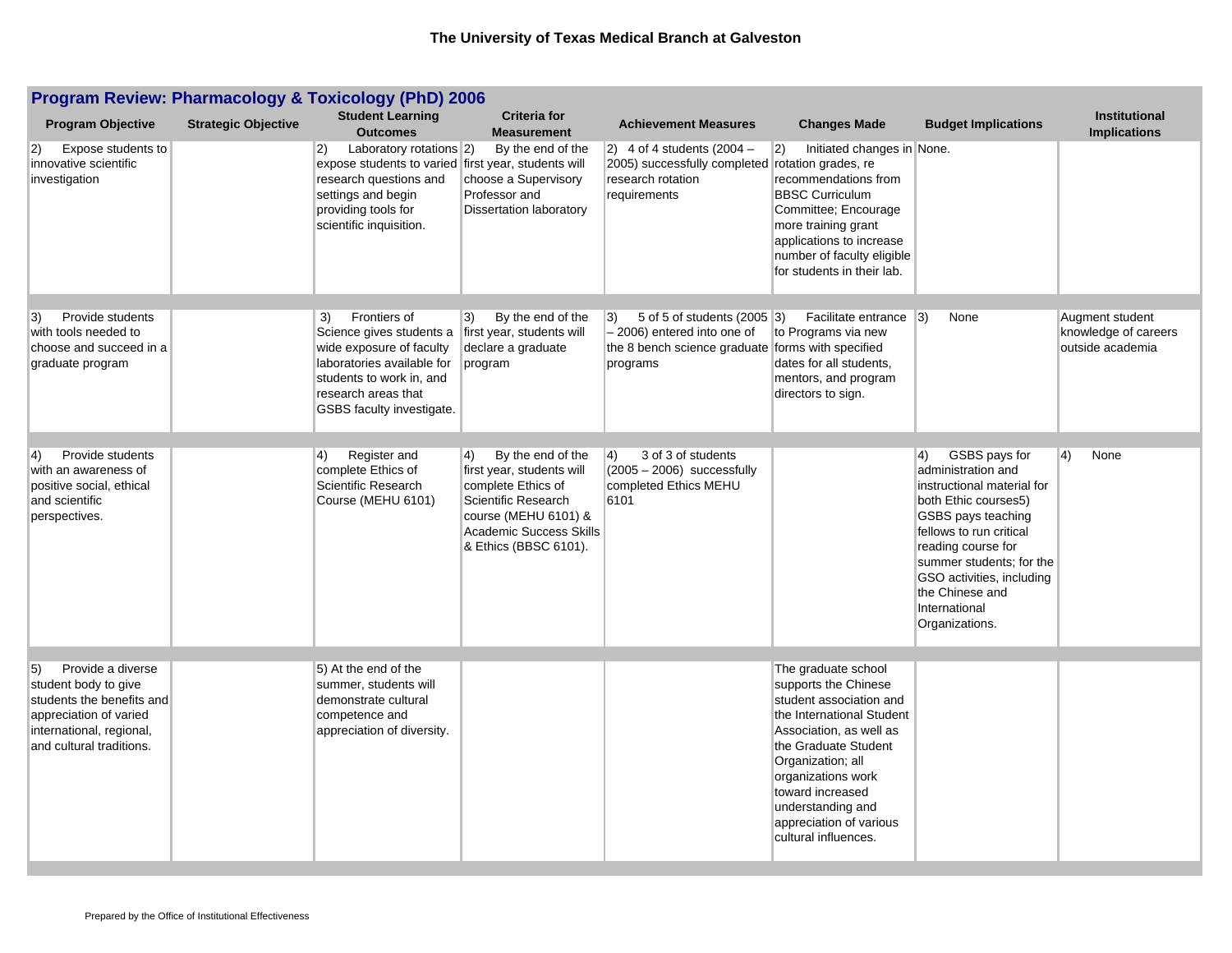| <b>Program Review: Pharmacology &amp; Toxicology (PhD) 2006</b>                                                                                                                                                                                                                                                                               |                                                                                                            |                                                                                                                                                                                 |                                                                                                                                                                                                                                                                               |                                                                                                                                                                                                                                      |                                                                                                                                                        |                                                                                                                                              |                                                                                                                                                                                                                        |  |
|-----------------------------------------------------------------------------------------------------------------------------------------------------------------------------------------------------------------------------------------------------------------------------------------------------------------------------------------------|------------------------------------------------------------------------------------------------------------|---------------------------------------------------------------------------------------------------------------------------------------------------------------------------------|-------------------------------------------------------------------------------------------------------------------------------------------------------------------------------------------------------------------------------------------------------------------------------|--------------------------------------------------------------------------------------------------------------------------------------------------------------------------------------------------------------------------------------|--------------------------------------------------------------------------------------------------------------------------------------------------------|----------------------------------------------------------------------------------------------------------------------------------------------|------------------------------------------------------------------------------------------------------------------------------------------------------------------------------------------------------------------------|--|
| <b>Program Objective</b>                                                                                                                                                                                                                                                                                                                      | <b>Strategic Objective</b>                                                                                 | <b>Student Learning</b><br><b>Outcomes</b>                                                                                                                                      | <b>Criteria for</b><br><b>Measurement</b>                                                                                                                                                                                                                                     | <b>Achievement Measures</b>                                                                                                                                                                                                          | <b>Changes Made</b>                                                                                                                                    | <b>Budget Implications</b>                                                                                                                   | <b>Institutional</b><br><b>Implications</b>                                                                                                                                                                            |  |
| Expose students to<br><sup>6)</sup><br>the basic science<br>underlying our<br>understanding of how<br>small molecules interact<br>with cells and tissues to<br>alter organ function and<br>disease processes. In<br>addition, students will<br>gain an understanding of<br>how cells and organs<br>excrete and metabolize<br>these molecules. |                                                                                                            | $\vert 6 \rangle$<br>Take required<br>coursework in PHTO<br>(Pharmacology &<br>Toxicology) and required<br>courses for subdicipline.                                            | $\vert 6\rangle$<br>By the end of their<br>third year, the student<br>will complete all course<br>requirements, including<br>both required courses<br>and electives with a<br>grade of B or better.                                                                           | $ 6)$ 5 (2005 – 2006) students 6)<br>successfully completed<br>course requirements in PHTO audits and mentor<br>with a grade of B or better                                                                                          | Tracking of student 6)<br>progress with degree<br>evaluations.                                                                                         | <b>GSBS</b> allocates<br>home department<br>funding to help with<br>salary for Program Co-<br>ordinator and faculty<br>salaries.             |                                                                                                                                                                                                                        |  |
| $\vert 7)$<br><b>Educate students</b><br>in a manner to achieve<br>critical thinking skills and<br>ability to analyze<br>scientific literature                                                                                                                                                                                                |                                                                                                            | Ensure that student $ 7\rangle$<br>7)<br>has achieved a certain<br>ability to handle critical<br>thinking issues                                                                | By the end of their<br>second year of graduate<br>school, the student will<br>demonstrate the ability to Qualifying Examination<br>answer comprehensive<br>research questions that<br>require critical thinking<br>and analyses by passing<br>a Comprehensive<br>Examination. | $ 7\rangle$<br>5 of 5 $(2005 - 2006)$<br>students successfully passed<br>their Comprehensive                                                                                                                                         |                                                                                                                                                        | $\vert 7)$<br>Implemented fall<br>and spring journal clubs<br>to help teach students<br>how to read, analyze, &<br>report scientific papers. |                                                                                                                                                                                                                        |  |
| 8)<br>Provide laboratory<br>experiences that will<br>allow students to design<br>and complete a novel,<br>comprehensive research<br>project.                                                                                                                                                                                                  |                                                                                                            | $ 8\rangle$<br>Students will write a $ 8\rangle$<br>Dissertation Proposal and third year, the student<br>defend it before a<br>supervisory committee<br>and a general audience. | By the end of their<br>will be able to formulate,<br>write and defend a<br>written comprehensive<br>research plan and attain<br>Candidacy.                                                                                                                                    | 8) 3 students were admitted<br>to candidacy in 2005-2006.                                                                                                                                                                            | $ 8\rangle$<br>Track students to<br>assure that Proposals<br>are defended within<br>three semesters of<br>completion of the<br>Qualifying examination. |                                                                                                                                              | 8)<br>Increase additional<br>skills of students, e.g.<br>grant writing.                                                                                                                                                |  |
| Provide students<br>9)<br>with an opportunity to<br>learn how to<br>communicate with others<br>about their research and<br>its underlying scientific<br>basis                                                                                                                                                                                 | Presentation of two<br>scientific papers and one a research dissertation<br>research seminar each<br>vear. | 9)<br>Prepare and submit<br>and/or publication in a<br>peer-review journal                                                                                                      | 9)<br>By years 4-5,<br>students should be able<br>independent research as least one<br>either a presentation for<br>a national/international<br>meeting; and/or for<br>publication in a peer-<br>reviewed journal.                                                            | 9)<br>Most of our doctoral<br>candidates (2004-2007) have<br>to write and present their presented their research at<br>national/international<br>meetings and/or submitted<br>their work to at least one<br>journal for peer review. |                                                                                                                                                        | Sufficient<br>9)<br>resources to track<br>student publications and<br>support travel for<br>presentations are<br>needed.                     | Graduate students<br>9)<br>are an essential<br>component of the<br>research enterprise of<br>the university,<br>contributing significantly<br>to the research<br>productivity and cross-<br>disciplinary interactions. |  |